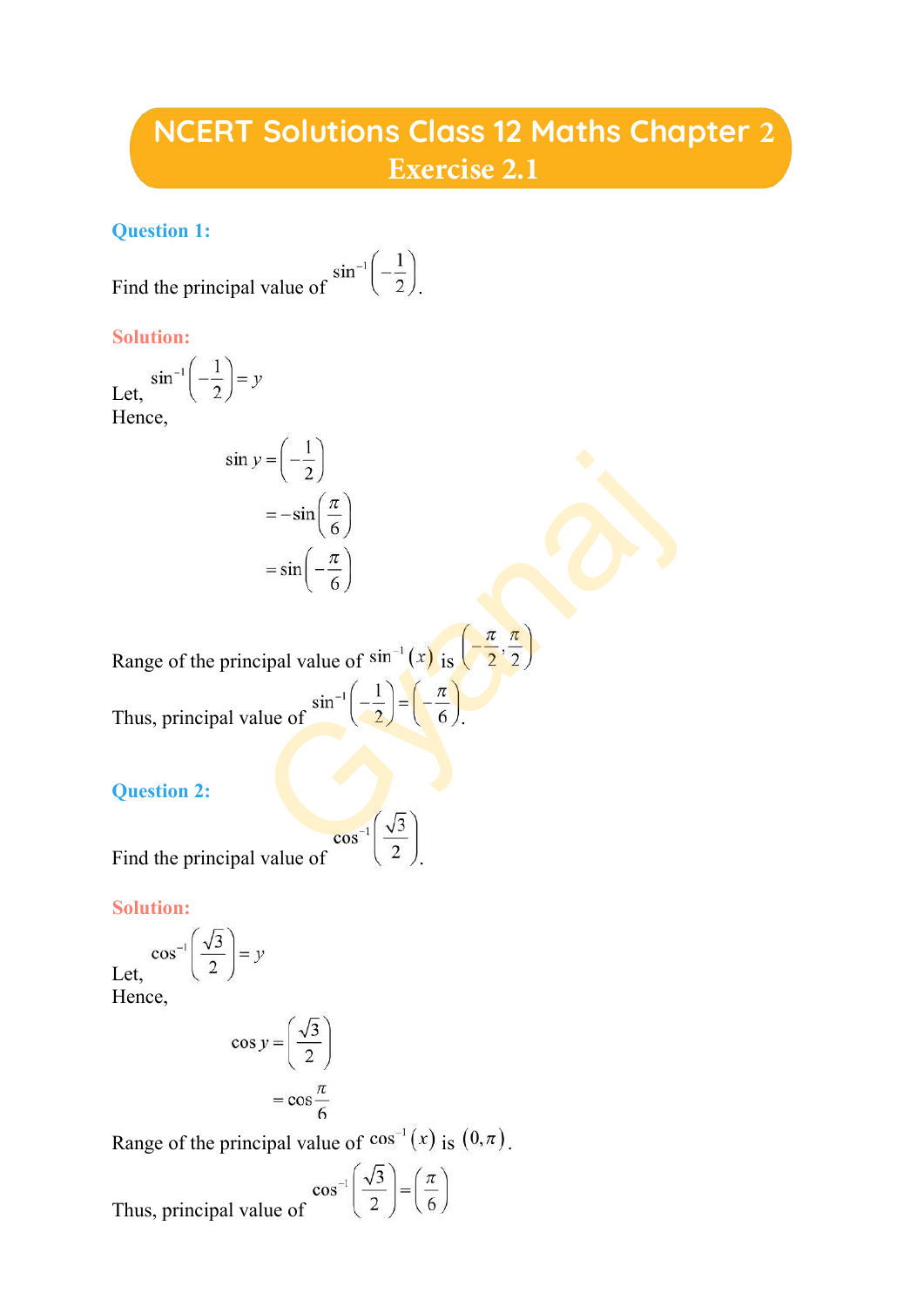#### **Question 3:**

Find the principal value of  $\text{cosec}^{-1}(2)$ .

#### **Solution:**

Let,  $\csc^{-1}(2) = y$ Hence,

$$
\csc y = 2
$$

$$
= \csc\left(\frac{\pi}{6}\right)
$$

Range of the principal value of  $\csc^{-1}(x) = \left[-\frac{\pi}{2}, \frac{\pi}{2}\right] - \{0\}$ Thus, principal value of  $\csc^{-1}(2) = \left(\frac{\pi}{6}\right)$ cipal value of<br>
ulue of  $\csc^{-1}(2) = \left(\frac{\pi}{6}\right)$ <br>
value of  $\tan^{-1}(-\sqrt{3})$ <br>
y<br>
y<br>  $y = -\sqrt{3}$ <br>  $= -\tan\left(\frac{\pi}{3}\right)$ 

#### **Question 4:**

Find the principal value of  $tan^{-1}$   $\left(-\right)$ 

#### **Solution:**

Let,  $\tan^{-1}(-\sqrt{3}) = y$ Hence,

$$
\tan y = -\sqrt{3}
$$

$$
= -\tan\left(\frac{\pi}{3}\right)
$$

$$
= \tan\left(-\frac{\pi}{3}\right)
$$

Range of the principal value of  $\tan^{-1}(x) = \left(-\frac{\pi}{2}, \frac{\pi}{2}\right)$ Thus, principal value of  $\tan^{-1}\left(-\sqrt{3}\right) = \left(-\frac{\pi}{3}\right)$ 

#### **Question 5:**

Find the principal value of  $\frac{\cos^{-1}(-\frac{1}{2})}{\cos^{-1}(-\frac{1}{2})}$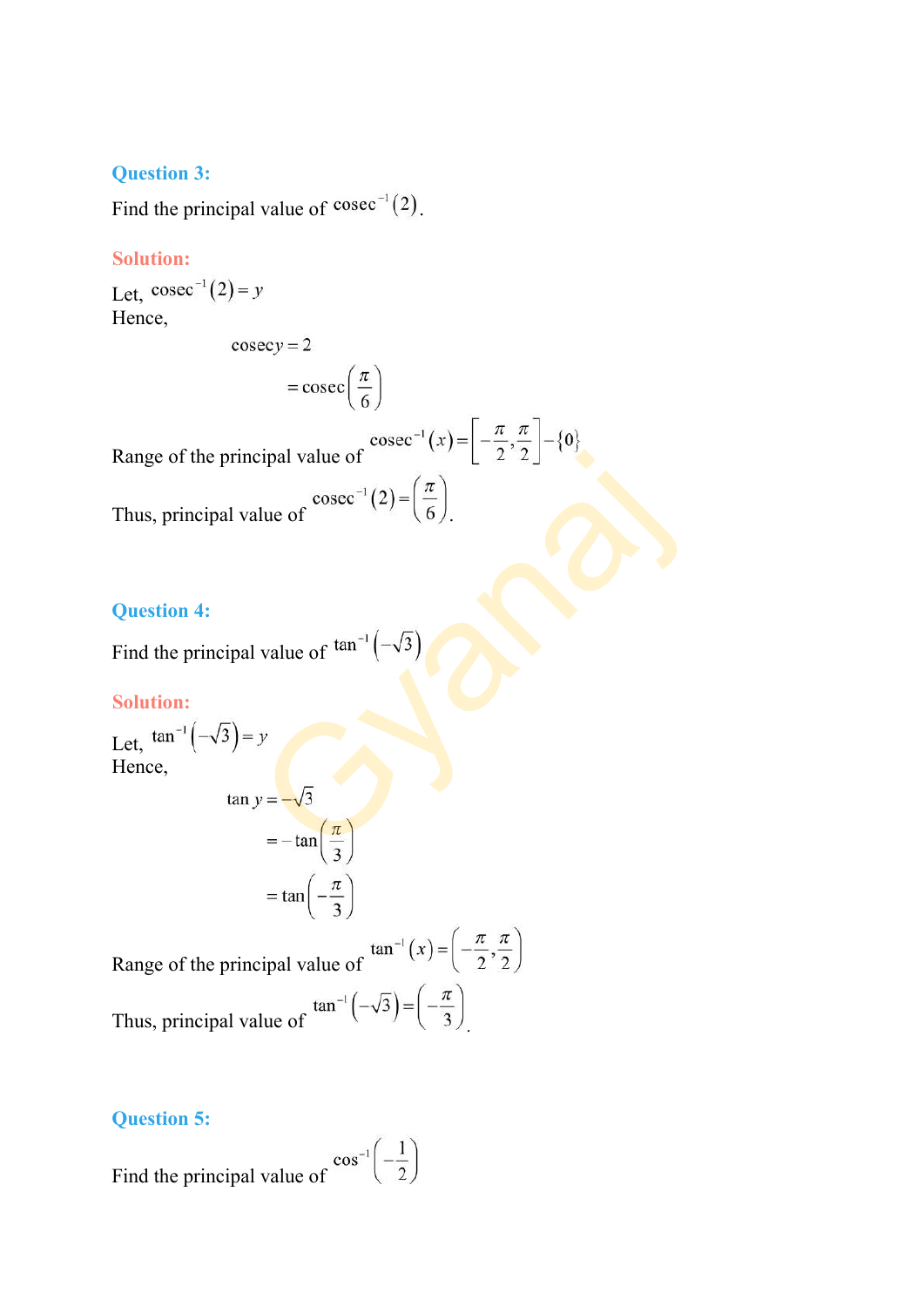#### **Solution:**

$$
\text{Let, } \cos^{-1}\left(-\frac{1}{2}\right) = y
$$

Hence,

$$
\cos y = -\frac{1}{2}
$$
  
= -\cos\left(\frac{\pi}{3}\right)  
= \cos\left(\pi - \frac{\pi}{3}\right)  
= \cos\left(\frac{2\pi}{3}\right)

Range of the principal value of  $cos^{-1}(x) = [0, \pi]$ 

$$
= cos\left(\frac{2\pi}{3}\right)
$$
  
\n
$$
= cos\left(\frac{2\pi}{3}\right)
$$
  
\n
$$
e^{cos^{-1}(\frac{1}{2})} = \frac{2\pi}{3}
$$
  
\nprincipal value of  $cos^{-1}(-\frac{1}{2}) = \frac{2\pi}{3}$ .  
\n  
\n
$$
sin 6:
$$
  
\n
$$
sin^{-1}(-1) = y
$$
  
\n
$$
sin^{-1}(-1) = y
$$
  
\n
$$
tan y = -1
$$
  
\n
$$
tan \left(\frac{\pi}{2}\right)
$$

Thus,  $p$ 

## **Question 6:**

Find the principal value of  $tan^{-1}(-1)$ 

## **Solution:**

Let,  $\tan^{-1}(-1) = y$ Hence,

$$
\tan y = -1
$$
  
=  $-\tan\left(\frac{\pi}{4}\right)$   
=  $\tan\left(-\frac{\pi}{4}\right)$ 

Range of the principal value of  $\tan^{-1}(x) = \left(-\frac{\pi}{2}, \frac{\pi}{2}\right)$ Thus, principal value of  $\tan^{-1}(-1) = \left(-\frac{\pi}{4}\right)$ .

#### **Question 7:**

Find the principal value of  $\sec^{-1}\left(\frac{2}{\sqrt{3}}\right)$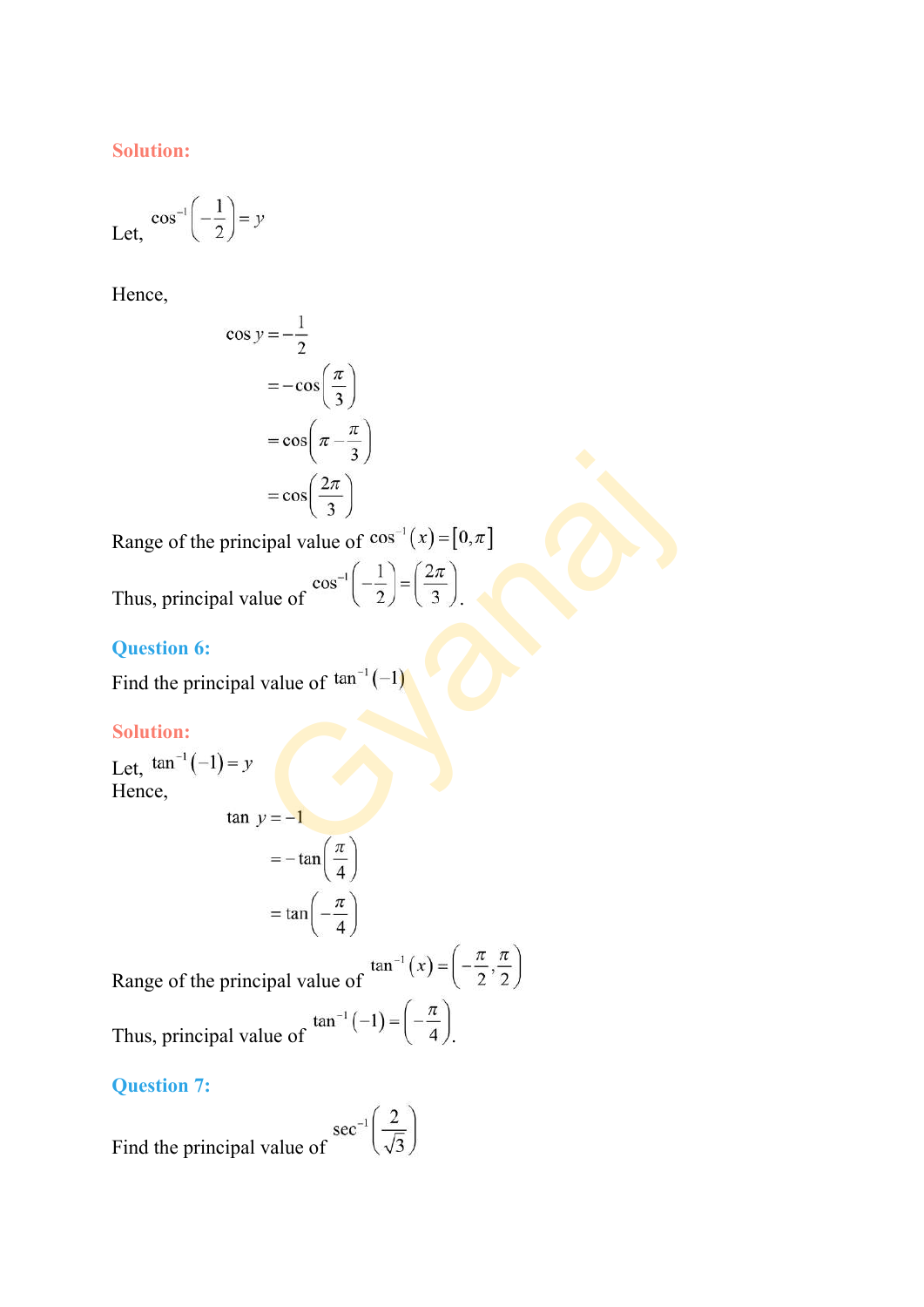**Solution:**

$$
\text{Let, } \frac{\sec^{-1}\left(\frac{2}{\sqrt{3}}\right)}{\text{Hence}} = y
$$

Hence,

$$
\sec y = \frac{2}{\sqrt{3}}
$$

$$
= \sec \left( \frac{\pi}{6} \right)
$$

Range of the principal value of  $\sec^{-1}(x) = [0, \pi] - \left\{\frac{\pi}{2}\right\}$ 

$$
f \sec^{-1}\left(\frac{2}{\sqrt{3}}\right) = \left(\frac{\pi}{6}\right)
$$

Thus, principal value of **Question 8:**

Find the principal value of  $cot^{-1}(\sqrt{3})$ 

## **Solution:**

Let,  $\cot^{-1}(\sqrt{3}) = y$ Hence,

signal value of 
$$
\cot^{-1}(\sqrt{3})
$$

\n
$$
= \cot\left(\frac{\pi}{6}\right)
$$

\nprincipal value of  $\cot^{-1}(x) = (0, \pi)$ 

\nall value of  $\cot^{-1}(\sqrt{3}) = \left(\frac{\pi}{6}\right)$ .

Range of the principal value of  $\cot^{-1}(x) = (0, \pi)$ 

Thus, principal value of  $\cot^{-1}(\sqrt{3}) = \left(\frac{\pi}{6}\right)$ .

## **Question 9:**

Find the principal value of  $\cos^{-1}\left(-\frac{1}{\sqrt{2}}\right)$ 

#### **Solution:**

$$
\text{Let, } \frac{\cos^{-1}\left(-\frac{1}{\sqrt{2}}\right)}{\text{Hence,}}
$$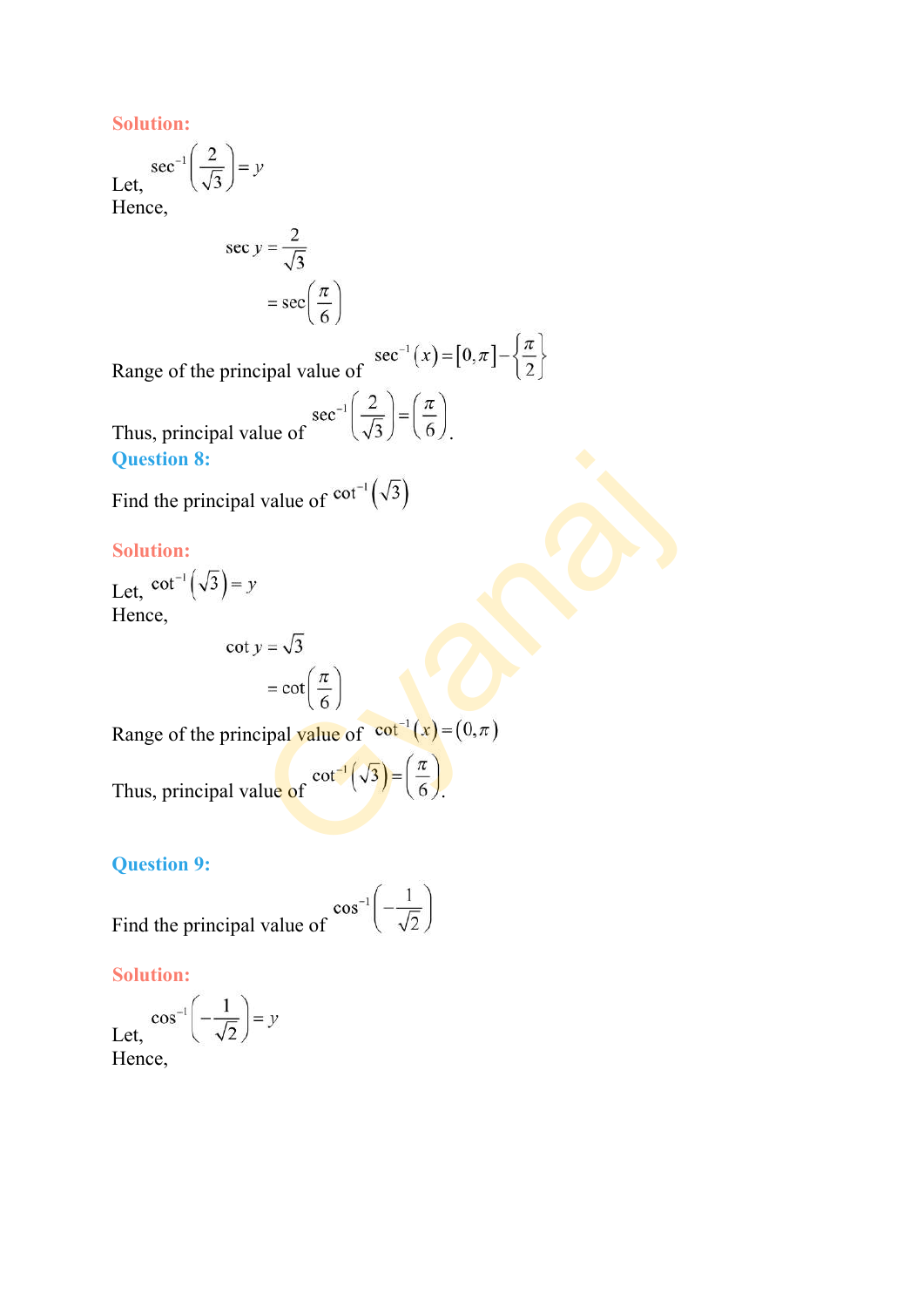$$
\cos y = -\frac{1}{\sqrt{2}}
$$
  
= -\cos\left(\frac{\pi}{4}\right)  
= \cos\left(-\frac{\pi}{4}\right)  
= \cos\left(\pi - \frac{\pi}{4}\right)  
= \cos\left(\frac{3\pi}{4}\right)

Range of the principal value of  $cos^{-1}(x) = [0, \pi]$ 

$$
\cos^{-1}\left(-\frac{1}{\sqrt{2}}\right) = \left(\frac{3\pi}{4}\right)
$$

Thus, principal value of .

## **Question 10:**

Find the principal value of  $\text{cosec}^{-1}(-\sqrt{2})$ 

#### **Solution:**

Let,  $\csc^{-1}(-\sqrt{2}) = y$ 

Hence,

11 value of 
$$
\cos\left(-\frac{\sqrt{2}}{2}\right) - \left(-\frac{\sqrt{2}}{4}\right)
$$
.

\n13 value of  $\csc^{-1}\left(-\sqrt{2}\right)$ 

\n14 value of  $\csc^{-1}\left(-\sqrt{2}\right)$ 

\n154

\n164

\n174

\n184

\n194

\n104

\n114

\n115

\n125

\n136

\n144

\n156

\n164

\n177

\n188

\n199

\n108

\n109

\n119

\n119

\n120

\n130

\n144

\n156

\n164

\n178

\n189

\n199

\n119

\n119

\n119

\n120

\n130

\n147

\n158

\n169

\n179

\n189

\n199

\n199

\n119

\n119

\n119

\n119

\n120

\n130

\n149

\n159

\n169

\n179

\n189

\n199

\n199

\n199

\n199

\n1199

\n1199

\n1199

\n1199

\n1199

\n1199

\n1199

\n1199

\n1199

\n1199

\n1199

\n1199

\n1199

\n1199

\n1199

\n1199

\n1199

Range of the principal value of  $\csc^{-1}(x) = \left[-\frac{\pi}{2}, \frac{\pi}{2}\right] - \{0\}$ Thus, principal value of  $\csc^{-1}(-\sqrt{2}) = \left(-\frac{\pi}{4}\right)$ 

## **Question 11:**

Find the value of  $\tan^{-1}(1) + \cos^{-1}\left(-\frac{1}{2}\right) + \sin^{-1}\left(-\frac{1}{2}\right)$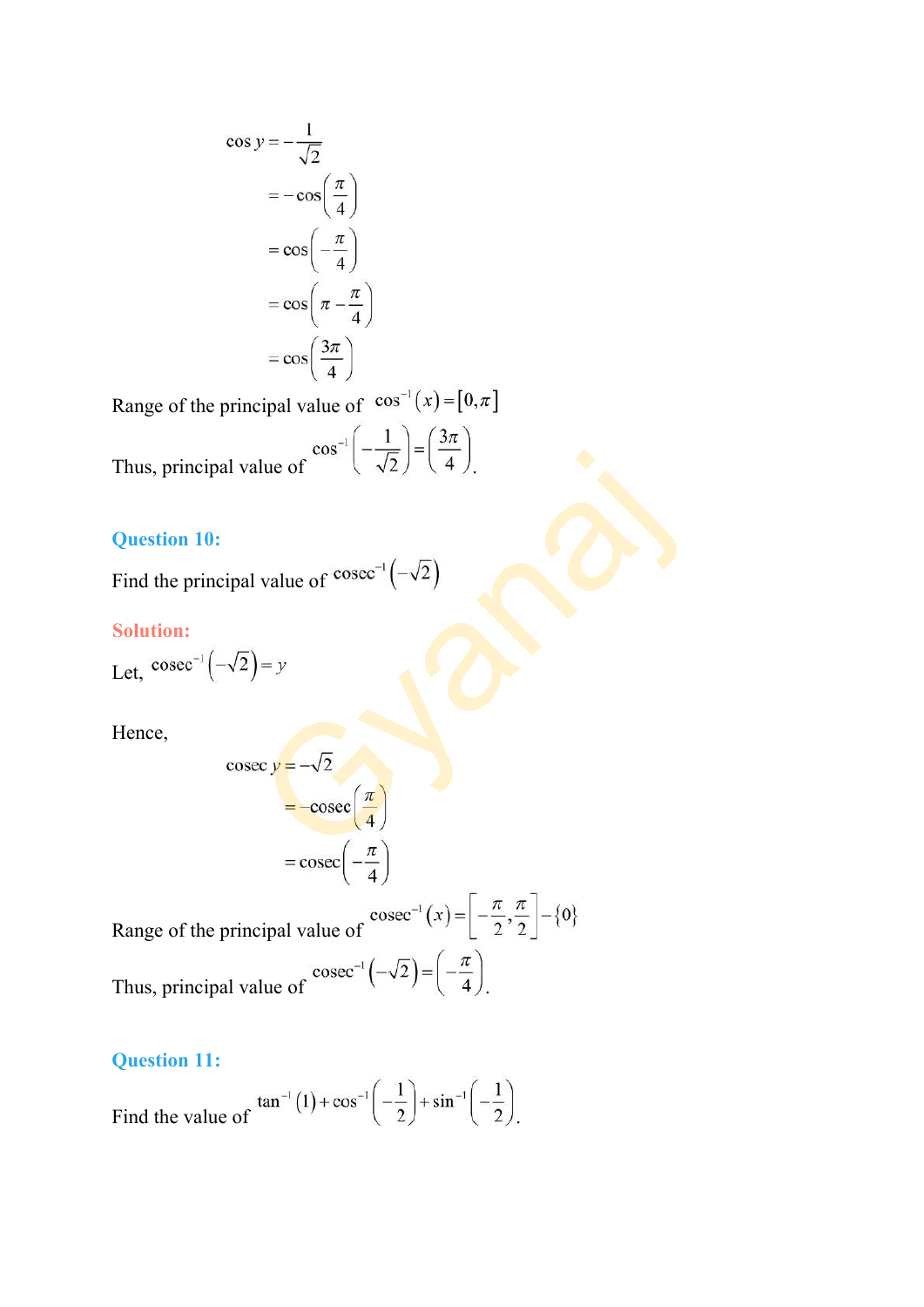#### **Solution:**

Let, Hence,

$$
\tan x = 1
$$

$$
= \tan\left(\frac{\pi}{4}\right)
$$

Therefore,

$$
\tan^{-1}(1) = \left(\frac{\pi}{4}\right)
$$

Now, let  $\cos^{-1}\left(-\frac{1}{2}\right) = y$ Hence,

$$
\cos y = -\frac{1}{2}
$$
  
= -\cos\left(\frac{\pi}{3}\right)  
= \cos\left(\pi - \frac{\pi}{3}\right)  
= \cos\left(\frac{2\pi}{3}\right)  
Therefore,  

$$
\cos^{-1}\left(-\frac{1}{2}\right) = \frac{2\pi}{3}
$$
  
Again, let  $\sin^{-1}\left(-\frac{1}{2}\right) = z$ 

Hence,

$$
\sin z = -\frac{1}{2}
$$

$$
= -\sin\left(\frac{\pi}{6}\right)
$$

$$
= \sin\left(-\frac{\pi}{6}\right)
$$

Therefore,

$$
\sin^{-1}\left(-\frac{1}{2}\right) = -\frac{\pi}{6}
$$

Thus,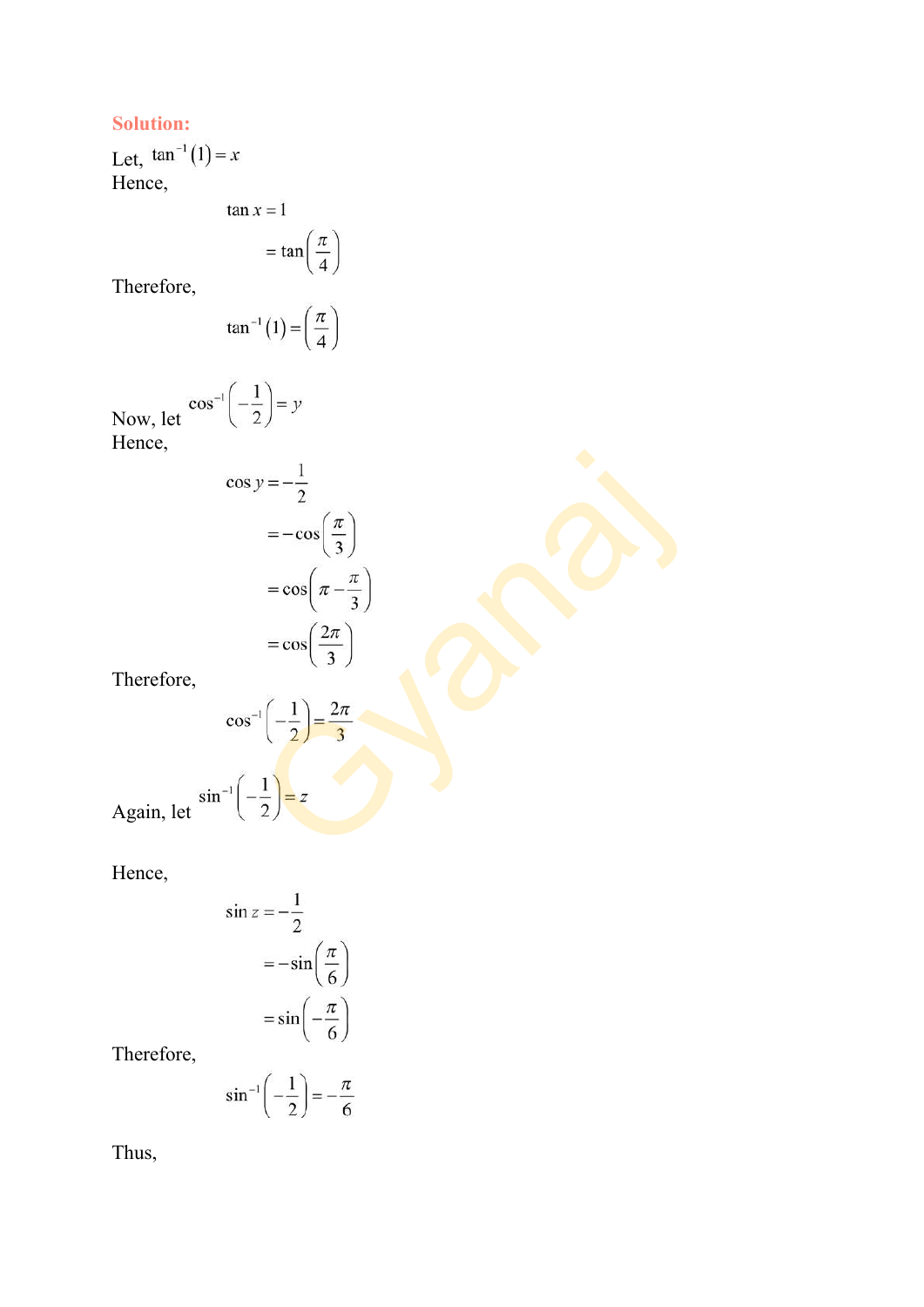$$
\tan^{-1}(1) + \cos^{-1}\left(-\frac{1}{2}\right) + \sin^{-1}\left(-\frac{1}{2}\right) = \frac{\pi}{4} + \frac{2\pi}{3} - \frac{\pi}{6}
$$

$$
= \frac{3\pi + 8\pi - 2\pi}{12}
$$

$$
= \frac{9\pi}{12}
$$

$$
= \frac{3\pi}{4}
$$

## **Question 12:**

Find the value of 
$$
\cos^{-1}\left(\frac{1}{2}\right) + 2\sin^{-1}\left(\frac{1}{2}\right)
$$

## **Solution:**

Let, Hence,

$$
\cos x = \frac{1}{2}
$$
  
\n
$$
= \cos \left(\frac{\pi}{3}\right)
$$
  
\n
$$
\cos^{-1} \left(\frac{1}{2}\right) = \frac{\pi}{3}
$$
  
\n
$$
= y
$$

Therefore,

$$
\cos^{-1}\left(\frac{1}{2}\right) = \frac{\pi}{3}
$$

 $= y$ Let, Hence,

$$
\sin y = \frac{1}{2}
$$

$$
= \sin\left(\frac{\pi}{6}\right)
$$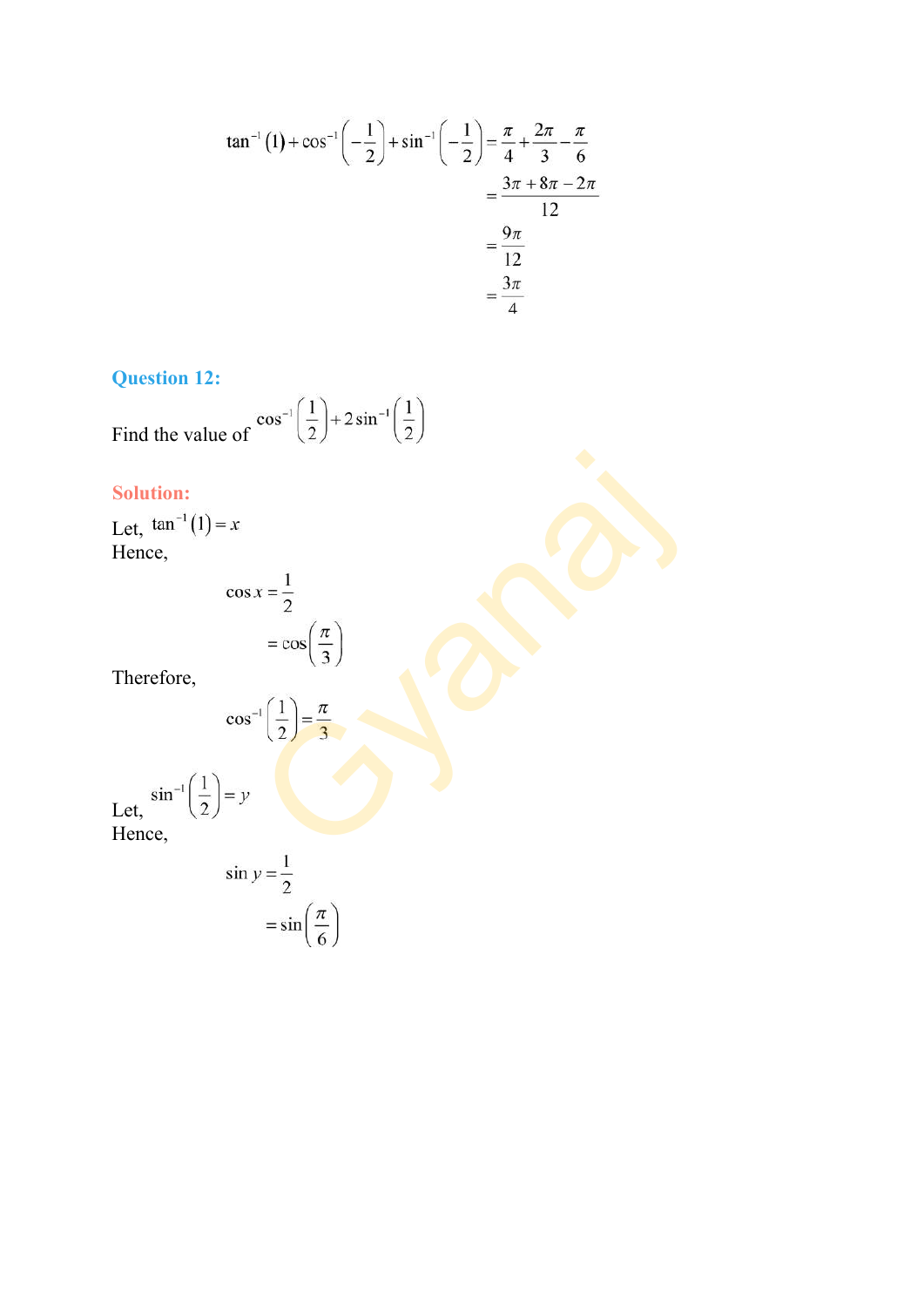Therefore,

$$
\sin^{-1}\left(\frac{1}{2}\right) = \frac{\pi}{6}
$$

Thus

$$
\cos^{-1}\left(\frac{1}{2}\right) + 2\sin^{-1}\left(\frac{1}{2}\right) = \frac{\pi}{3} + 2\left(\frac{\pi}{6}\right)
$$

$$
= \frac{2\pi}{3}
$$

#### **Question 13:**

Find the value of  $\sin^{-1} x = y$ , then

| (A) $0 \leq y \leq \pi$                                                                    | (B) $-\frac{\pi}{2} \le y \le \frac{\pi}{2}$ |
|--------------------------------------------------------------------------------------------|----------------------------------------------|
|                                                                                            | (D) $-\frac{\pi}{2} < y < \frac{\pi}{2}$     |
| (C) $0 \leq y \leq \pi$                                                                    |                                              |
| <b>Solution:</b>                                                                           |                                              |
| It is given that $\sin^{-1} x = y$                                                         |                                              |
|                                                                                            |                                              |
| Range of the principal value of $\sin^{-1} x = \left[-\frac{\pi}{2}, \frac{\pi}{2}\right]$ |                                              |
| Thus, $-\frac{\pi}{2} \le y \le \frac{\pi}{2}$                                             |                                              |
| The answer is B.                                                                           |                                              |
| <b>Question 14:</b>                                                                        |                                              |
| Find the volume of $\tan^{-1}\sqrt{3} - \sec^{-1}(-2)$ is equal to                         |                                              |

## **Solution:**

## **Question 14:**

Find the value of  $\tan^{-1}\sqrt{3} - \sec^{-1}(-2)$  is equal to

|         | $\iota$ |
|---------|---------|
| $(A)$ 0 | (B) 3   |
|         | $2\pi$  |
| $(C)$ 3 | $(D)$ 3 |

#### **Solution:**

Let  $\tan^{-1}(\sqrt{3}) = x$ Hence,

$$
\tan x = \sqrt{3}
$$

$$
= \tan \left( \frac{\pi}{3} \right)
$$